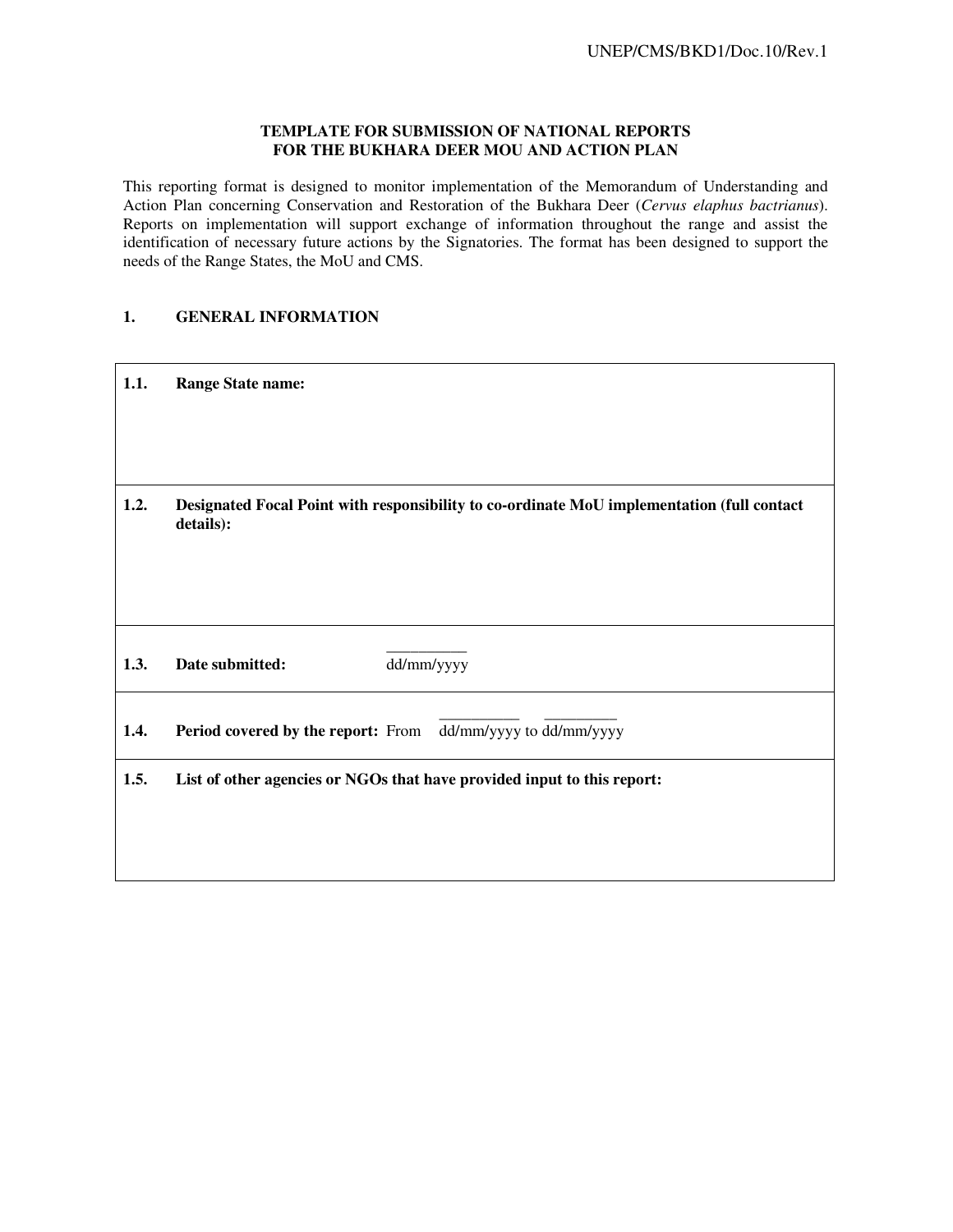|       | <b>Bukhara Deer National Report Format</b>                                                                                       |
|-------|----------------------------------------------------------------------------------------------------------------------------------|
| 2.    | <b>CMS MoU</b>                                                                                                                   |
| 2.1.  | Has the MoU been signed?<br>$\Box$ N/A<br>$\mathbf{Yes}$<br>$\Box$ No                                                            |
| 2.2.  | dd/mm/yyyy<br>Date signed:                                                                                                       |
| 2.3.  | If the MoU has not been signed, what is the target date for signing?                                                             |
| 3.    | <b>BUKHARA DEER POPULATIONS</b>                                                                                                  |
| 3.1.  | Is Bukhara deer present all year or seasonally?<br>All year<br>Seasonal                                                          |
| 3.2.  | If seasonal, list the months of occurrence<br>$[e.g., 3-10, 11-2]$                                                               |
| 3.3.  | Current total population estimate.                                                                                               |
| 3.4.  | Down $\Box$ Stable $\Box$ Mixed $\Box$ Unknown<br>Overall population trend<br>$\Box$ Up                                          |
| 3.5.  | List main subpopulations (if applicable) with estimated size and trend.                                                          |
| 3.6.  | Is there a national recording system/database for Bukhara deer?<br>$\Box$ Yes<br>$\neg$ No                                       |
| 3.7.  | Name of agency/agencies maintaining records/database.                                                                            |
| 3.8.  | At what intervals is the population monitored? $\Box$ Annually $\Box$ Seasonally $\Box$ Ad hoc $\Box$ N/A                        |
| 3.9.  | What proportion of the population is monitored?<br>$\Box$ >75% $\Box$ 50-75% $\Box$ 10-49% $\Box$ <10%<br>$\Box$ None $\Box$ N/A |
| 3.10. | List agency/agencies carrying out monitoring.                                                                                    |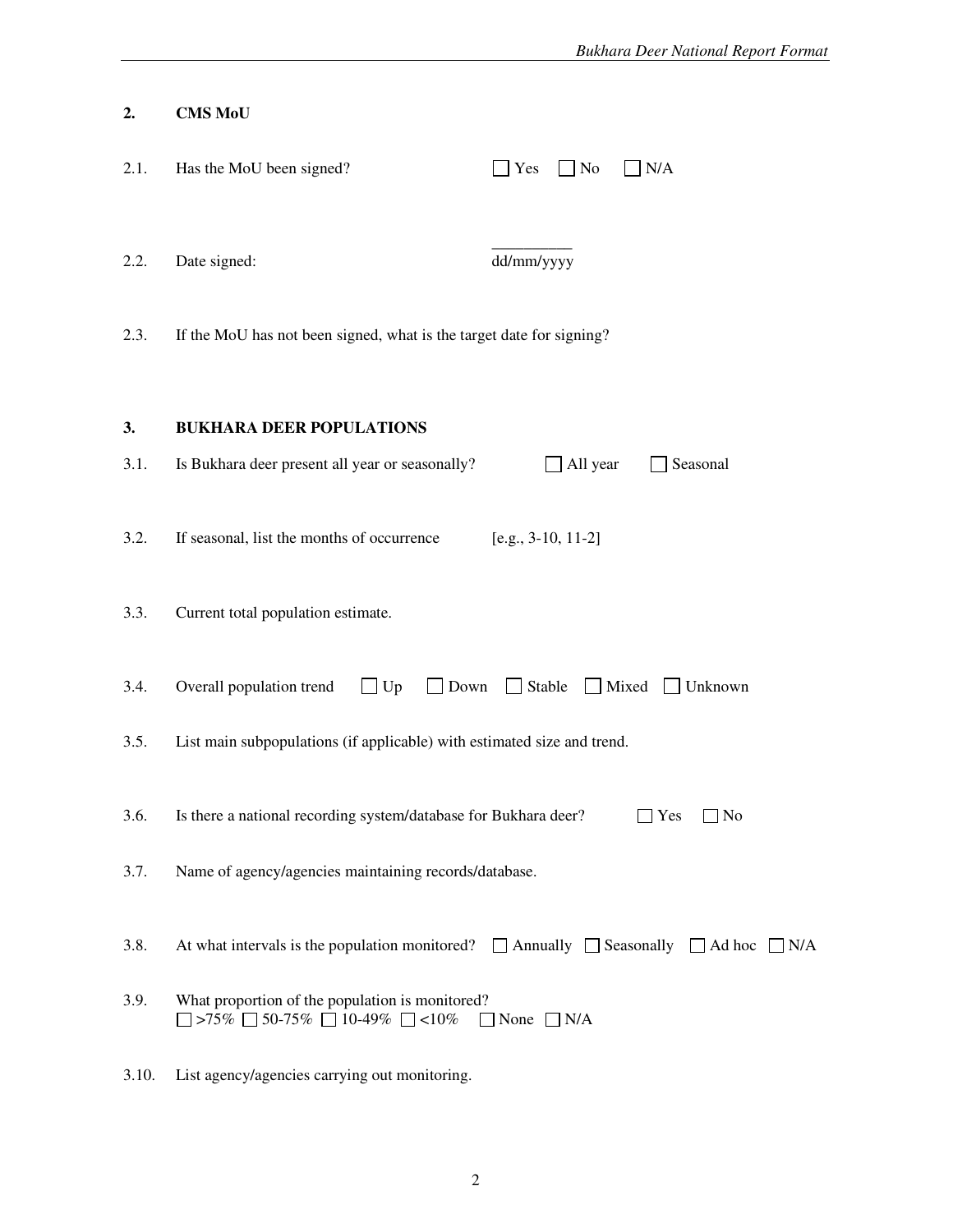| 3.11. | Methods used to carry out monitoring. $\Box$ Aerial<br>Vehicle<br>$\Box$ Ground<br>Mixed |  |  |  |  |  |  |  |
|-------|------------------------------------------------------------------------------------------|--|--|--|--|--|--|--|
| 3.12. | If mixed, please give details by subpopulation/area.                                     |  |  |  |  |  |  |  |
| 3.13. | dd/mm/yyyy<br>Date of most recent monitoring effort:                                     |  |  |  |  |  |  |  |
| 3.14. | Does monitoring cover:                                                                   |  |  |  |  |  |  |  |
|       | population size?<br>Yes<br>∏No                                                           |  |  |  |  |  |  |  |
|       | sex/age structure?<br>$\Box$ No<br>$\Box$ Yes                                            |  |  |  |  |  |  |  |
|       | reproductive rate?<br>N <sub>o</sub><br>Yes                                              |  |  |  |  |  |  |  |
| 3.15. | What measures have been taken to standardise monitoring methodology with other states?   |  |  |  |  |  |  |  |
| 3.16. | What is the status of Bukhara deer in the national Red Data Book/Red List?               |  |  |  |  |  |  |  |

# **4. HABITAT**

- 4.1. What proportion of Bukhara deer habitat has been lost […..%] or degraded? […..%]
- 4.2. What efforts have been made to restore degraded habitat and to what extent have these been successful?
- 4.3. Is Bukhara deer habitat intact or fragmented?<br> $\Box$  Intact  $\Box$  Moderately Fragmented  $\Box$  $\Box$  Moderately Fragmented  $\Box$  Severely fragmented
- 4.4. List any significant physical barriers on Bukhara deer migration routes: (e.g. pipelines, roads, railways, canals).
- 4.5. Is the impact of proposed developments in Bukhara deer range assessed?  $\Box$  Yes  $\Box$  No
- 4.6. How is this enforced?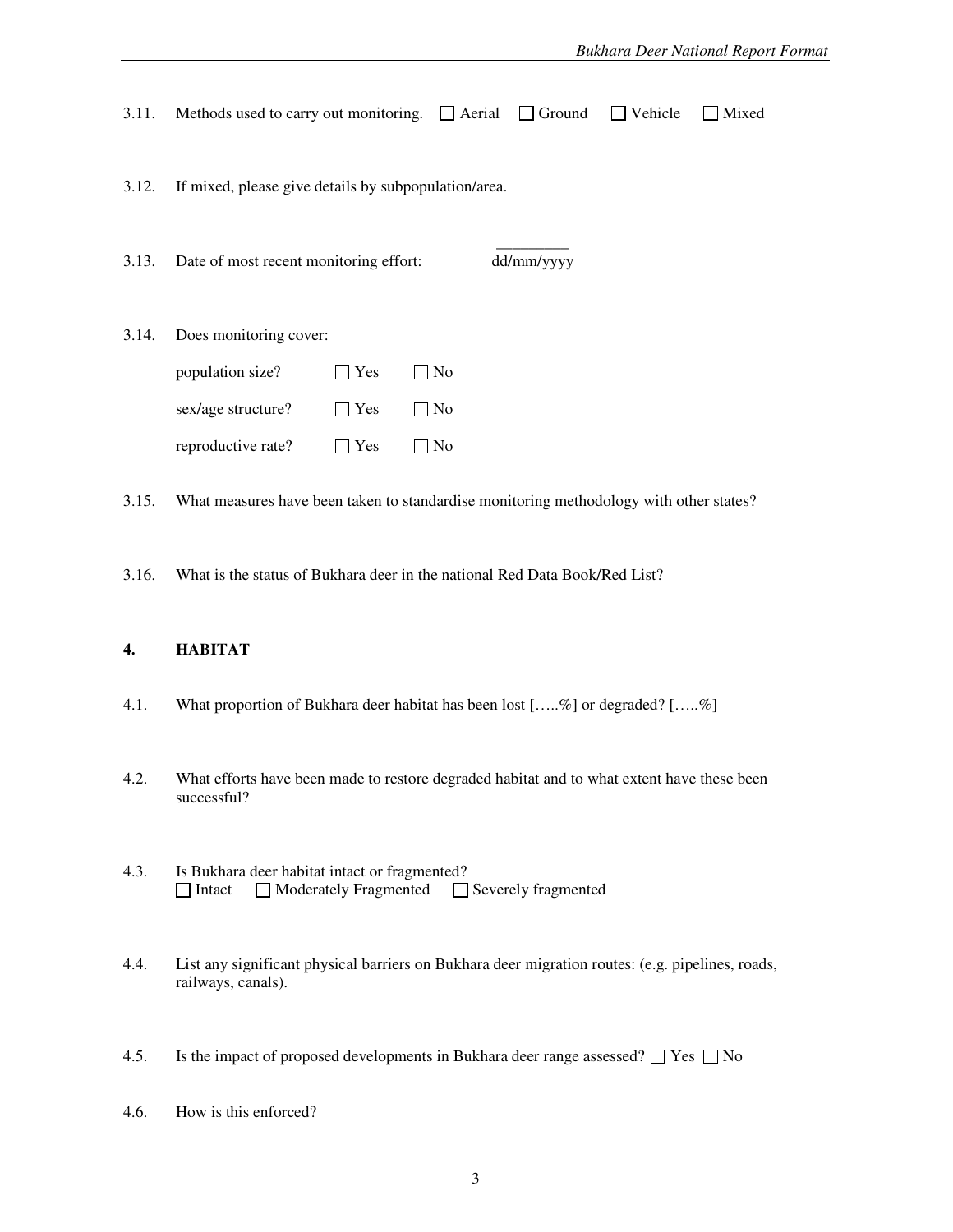- 4.7. What percentage of Bukhara deer range is covered by protected areas?  $[\dots, \%]$
- 4.8. List all protected areas in Bukhara deer range, together with IUCN management category, area (hectares), seasons/months when Bukhara deer are present, estimated number of Bukhara deer present, and whether these include rutting/calving areas.

| <b>Name</b> | Size (ha) | <b>IUCN</b><br>category | <b>Months</b><br><b>Bukhara</b><br>deer<br>present | Estimated<br>numbers | <b>Rutting</b> | <b>Calving</b> |
|-------------|-----------|-------------------------|----------------------------------------------------|----------------------|----------------|----------------|
|             |           |                         |                                                    |                      |                |                |
|             |           |                         |                                                    |                      |                |                |
|             |           |                         |                                                    |                      |                |                |
|             |           |                         |                                                    |                      |                |                |
|             |           |                         |                                                    |                      |                |                |
|             |           |                         |                                                    |                      |                |                |
|             |           |                         |                                                    |                      |                |                |

4.9. List any other protected areas that have been proposed or identified?

| <b>Name</b> | Size (ha) | <b>IUCN</b><br>category | <b>Months</b><br><b>Bukhara</b><br>deer<br>present | <b>Estimated</b><br>numbers | <b>Rutting</b> | <b>Calving</b> |
|-------------|-----------|-------------------------|----------------------------------------------------|-----------------------------|----------------|----------------|
|             |           |                         |                                                    |                             |                |                |
|             |           |                         |                                                    |                             |                |                |
|             |           |                         |                                                    |                             |                |                |
|             |           |                         |                                                    |                             |                |                |
|             |           |                         |                                                    |                             |                |                |
|             |           |                         |                                                    |                             |                |                |
|             |           |                         |                                                    |                             |                |                |

4.10. List key areas of Bukhara deer range lacking any protected areas.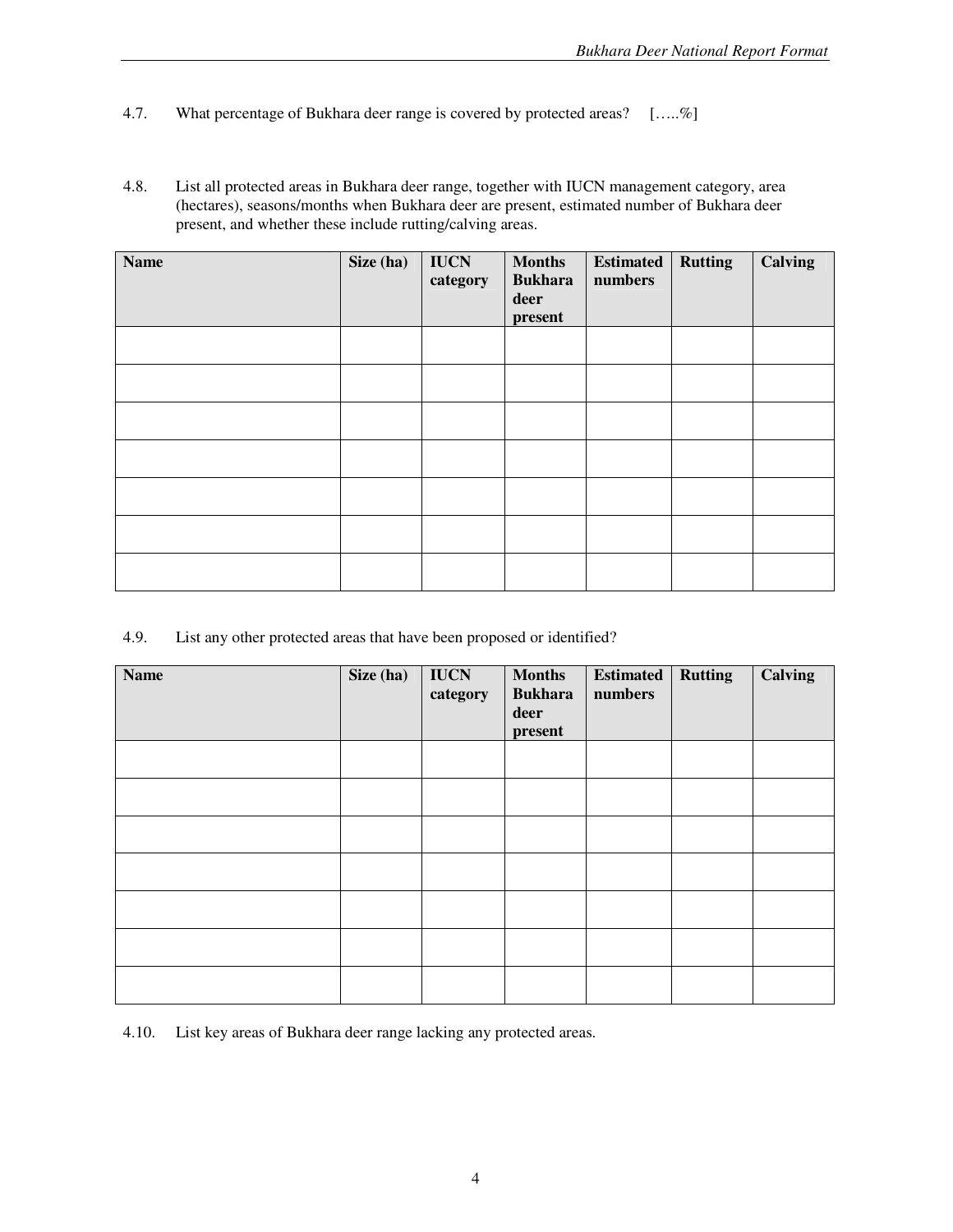### **5. POPULATIONS SHARED BETWEEN RANGE STATES**

- 5.1 What transboundary initiatives have been taken for Bukhara deer populations shared with neighbouring States or that migrate to other Range States?
- 5.2 List any transboundary protected areas.
- 5.3 List any transboundary protected areas that are planned.

## **6. LAWS, INSTUTUTIONS & TRADE**

- 6.1. List agencies active in Bukhara deer conservation and management and their functions related to Bukhara deer.
	- a. Government agencies
	- b. Non-governmental organizations
- 6.2. Has a national strategy or action plan for Bukhara deer been developed?  $\Box$  Yes  $\Box$  No [Details]
- 6.3. What is the legal status of Bukhara deer?
- 6.4. Provide details and references of relevant legislation.
- 6.5. How does current legislation regulate
	- − hunting of Bukhara deer?
	- − keeping and breeding of Bukhara deer?
	- − possession of Bukhara deer parts and derivatives?
	- − domestic trade in Bukhara deer parts and derivatives?
	- − import and (re-) export of Bukhara deer parts and derivatives, and live animals?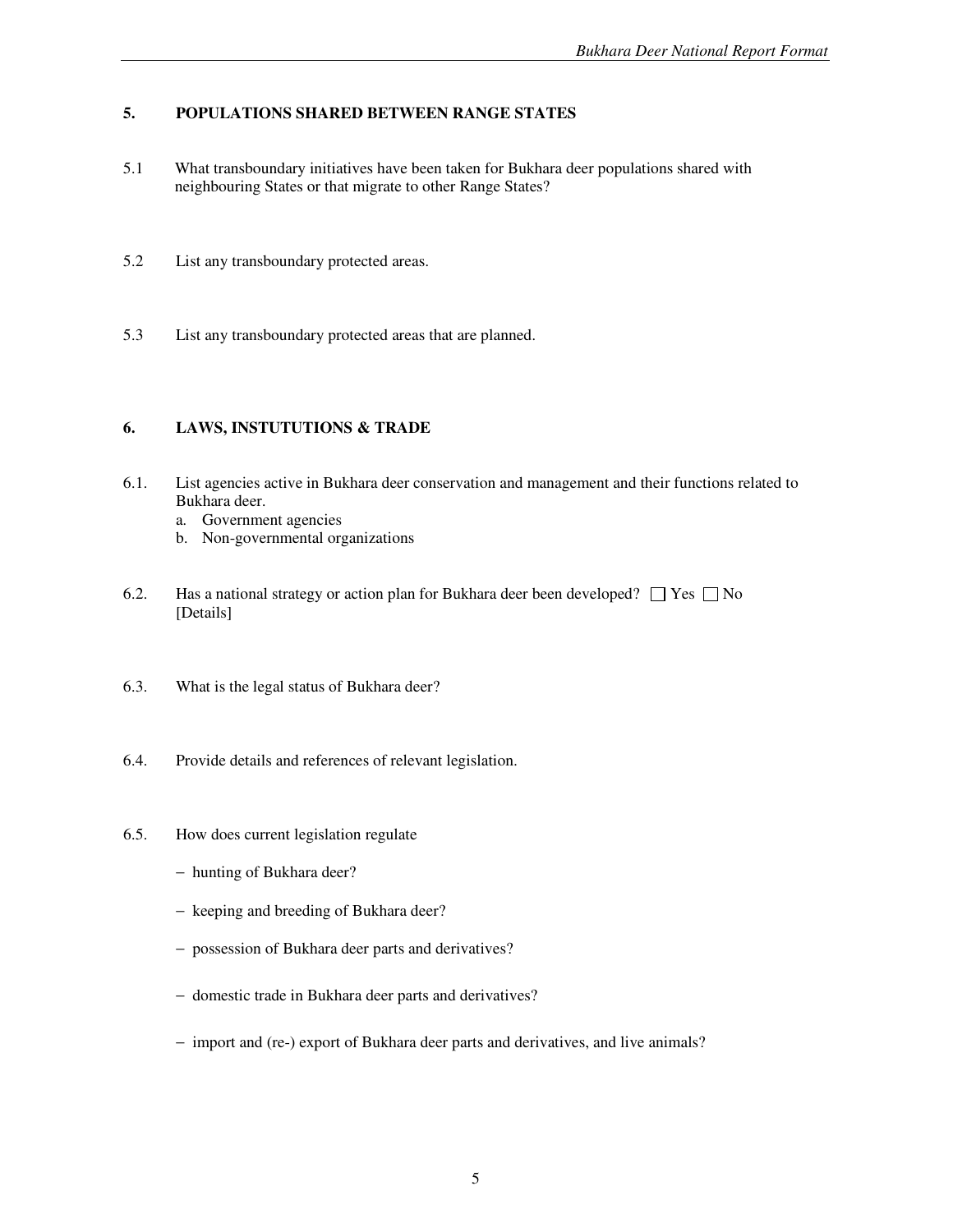- 6.6. Which agencies or departments are in charge of enforcing the legislation? [Indicate those charged with *in situ* protection, e.g. anti-poaching or surveillance of protected areas, and those charged with controlling legal and illegal trade in Bukhara deer.]
- 6.7. What penalties are applicable for infringements of the legislation?
- 6.8. Have customs and other law enforcement officers been made aware of legislation concerning Bukhara deer?
- 6.9. Provide details of activities undertaken since 2004 to protect Bukhara deer *in situ*, including: patrolling and surveying efforts; anti-poaching actions; prosecutions for poaching, etc.
- 6.10. What proportion of Bukhara deer range is covered by ranger or police patrols?  $[\dots, \%]$
- 6.11. Are these patrols effective in protecting Bukhara deer?
- 6.12. What resources (personnel, material, financial) are required to ensure effectiveness of the patrols?
- 6.13. Do patrols cover birthing and rutting areas?  $\Box$  Yes  $\Box$  No  $\Box$  Partially  $\Box$  N/A [Details]
- 6.14. Do rangers inside and outside protected areas have the power of arrest?  $\Box$  Yes  $\Box$  No [Details]
- 6.15. Why is Bukhara deer being poached? Has illegal killing of Bukhara deer increased/decreased/stabilized over the last three years?
- 6.16. What is the estimated proportion of illegal hunting for horns  $[....\%]$ ; for meat  $[....\%]$ ; or for both  $[....\%]$ ?
- 6.17. Provide details of the domestic legal/illegal market for Bukhara deer products in your country, indicating its size and nature, and whether it is growing, stable or declining.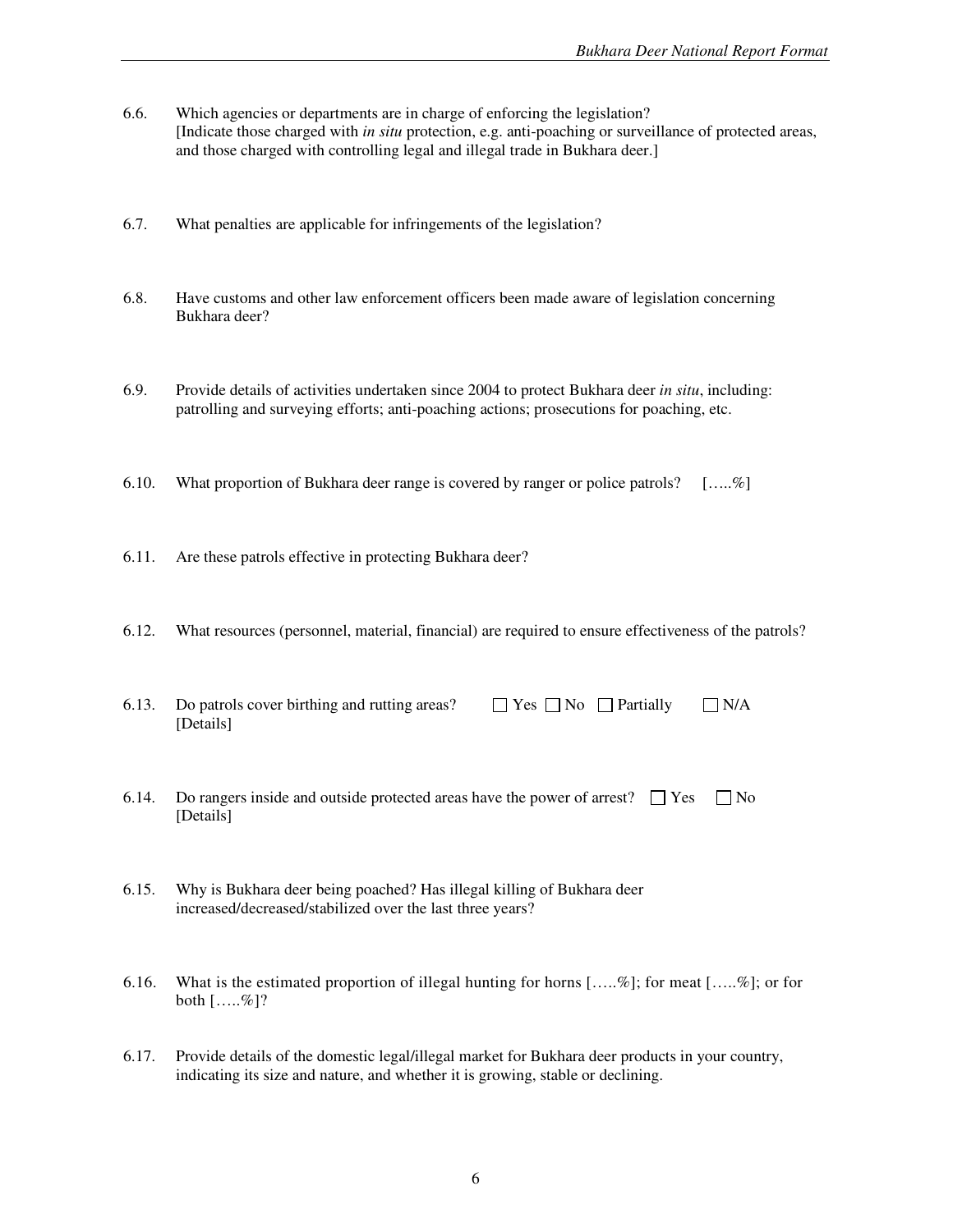- 6.18. Provide details of the legal and illegal international trade in Bukhara deer products from your country during the last five years.
- 6.19. Give details of any socio-economic surveys carried out concerning poaching of and illegal trade in Bukhara deer. [details, institution, date, results].
- 6.20. Describe initiatives undertaken to facilitate alternative livelihoods in communities within Bukhara deer range.

#### **7. CAPTIVE BREEDING**

- 7.1. Does your country operate capture breeding facilities?  $\Box$  Yes  $\Box$  No  $\Box$  N/A
- 7.2. List existing captive breeding facilities [locality, name, managing agency].
- 7.3. How many Bukhara deer are held in total and at individual centres?

| 7.4. | Is reproduction successful? | $\Box$ Yes | $\Box$ No |
|------|-----------------------------|------------|-----------|
|      | [Details]                   |            |           |

- 7.5. Give details of any co-operation with captive breeding facilities in other states?
- 7.6. Have any captive-bred animals been transferred to other range states?  $\Box$  Yes  $\Box$  No [Details]
- 7.7. Have any captive bred animals been released into the wild?  $\Box$  Yes  $\Box$  No [number/sex/date/locality]
- 7.8. Are released animals subject to monitoring?  $\Box$  Yes  $\Box$  No  $\Box$  N/A [Details]
- 7.9. Are any releases planned?  $\Box$  Yes  $\Box$  No [Details]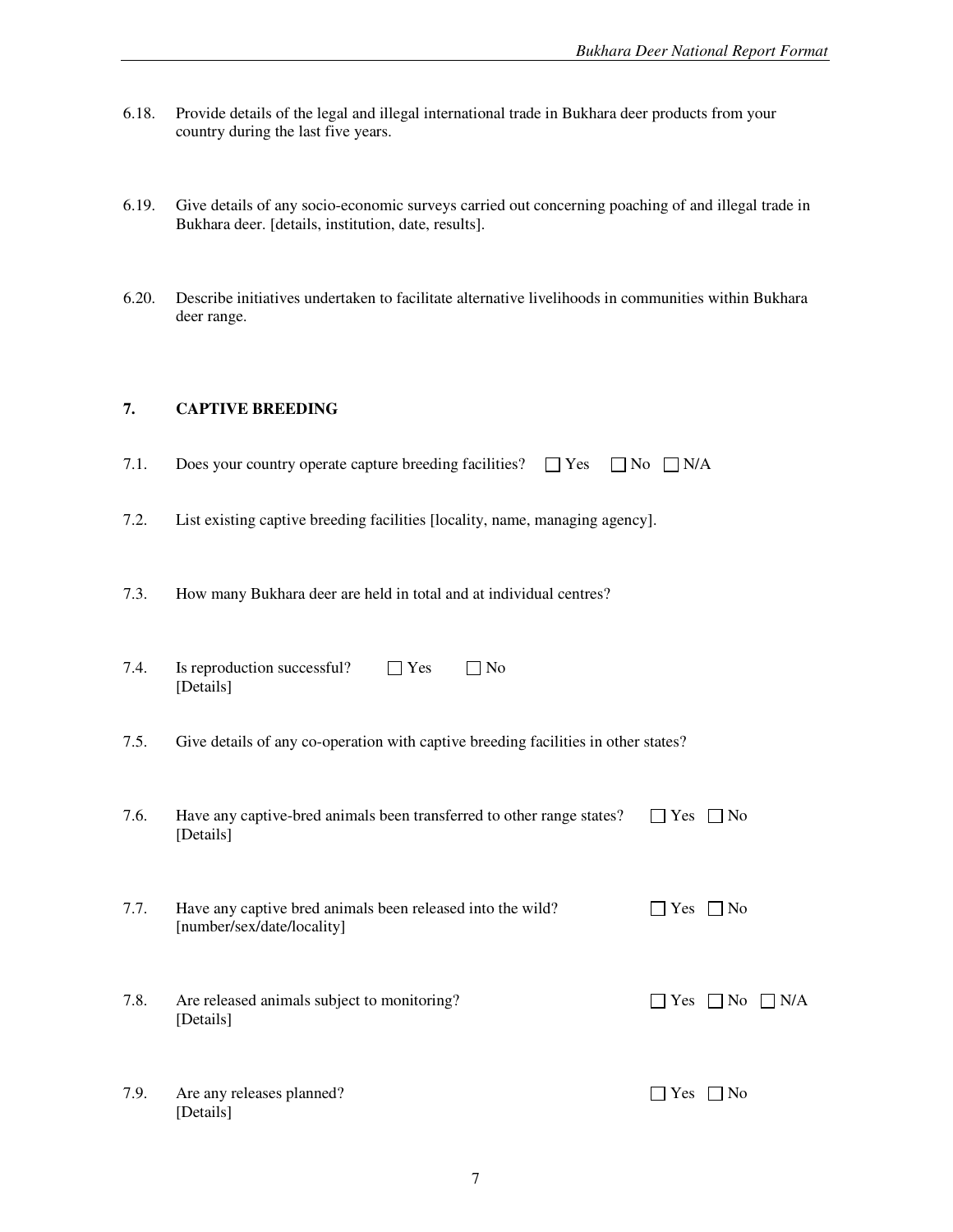7.10. Are any new captive breeding centres planned? [Details]

| ٠ |  |
|---|--|
|---|--|

## **8. EDUCATION AND AWARENESS**

- 8.1. Describe the public's awareness regarding Bukhara deer.
- 8.2. Describe educational and publicity materials and programmes that have been developed for:

Schools

General public

Press and Media

- 8.3. Is any information available on the Internet?  $\Box$  Yes  $\Box$  No [Details]
- 8.4. List any surveys carried out to assess changes in public attitudes to Bukhara deer.

### **9. ECOLOGICAL STUDIES**

[Details]

| 9.1. | Have any studies been carried out on habitat requirements?<br>[Details] | $\Box$ Yes<br>$\Box$ No  |
|------|-------------------------------------------------------------------------|--------------------------|
| 9.2. | Is the location of rutting and calving grounds known?<br>[Details]      | $\Box$ Yes<br>$\perp$ No |
| 9.3. | Are migration routes known?                                             | Yes<br>N <sub>0</sub>    |

9.4. Have any studies into dietary competition with domestic livestock been undertaken?  $\Box$  Yes  $\Box$  No [Details]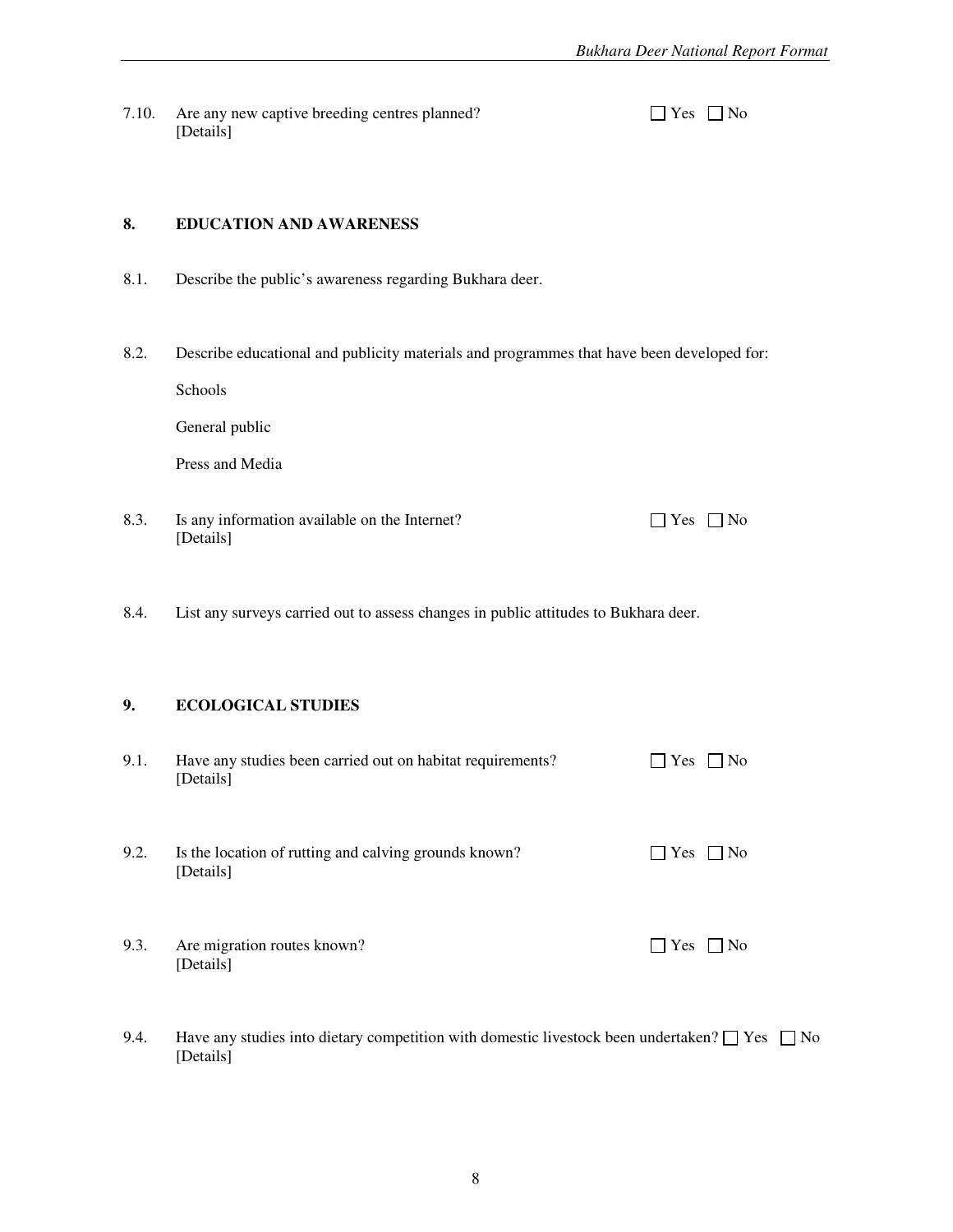| 9.5. | Has any research into disease and pathogens been carried out? | $\Box$ Yes $\Box$ No |  |
|------|---------------------------------------------------------------|----------------------|--|
|      | [Details]                                                     |                      |  |

- 9.6. List any recent and ongoing ecological studies, with details of reports or publications.  $\Box$  Yes  $\Box$  No [Details]
- 9.7. Are the causes of natural mortality understood?  $\Box$  Yes  $\Box$  No [Details]
- 9.8. What are the main natural predators?
- 9.9. Are there any predator control programmes in the Bukhara deer's range?  $\Box$  Yes  $\Box$  No [Details]

### **10. THREATS**

Rate the impact of the main threats to Bukhara deer in your country

|                           | <b>Nil</b> | Low | <b>Medium</b> | High | Very high | <b>Unknown</b> |
|---------------------------|------------|-----|---------------|------|-----------|----------------|
| Hunting for meat          |            |     |               |      |           |                |
| Hunting for horns/trade   |            |     |               |      |           |                |
| Habitat loss              |            |     |               |      |           |                |
| Livestock competition     |            |     |               |      |           |                |
| Disease                   |            |     |               |      |           |                |
| Climate                   |            |     |               |      |           |                |
| Climate                   |            |     |               |      |           |                |
| Predation                 |            |     |               |      |           |                |
| Fragmentation             |            |     |               |      |           |                |
| Demographic factors       |            |     |               |      |           |                |
| Barriers to migration     |            |     |               |      |           |                |
| Other<br>(Please specify) |            |     |               |      |           |                |
|                           |            |     |               |      |           |                |